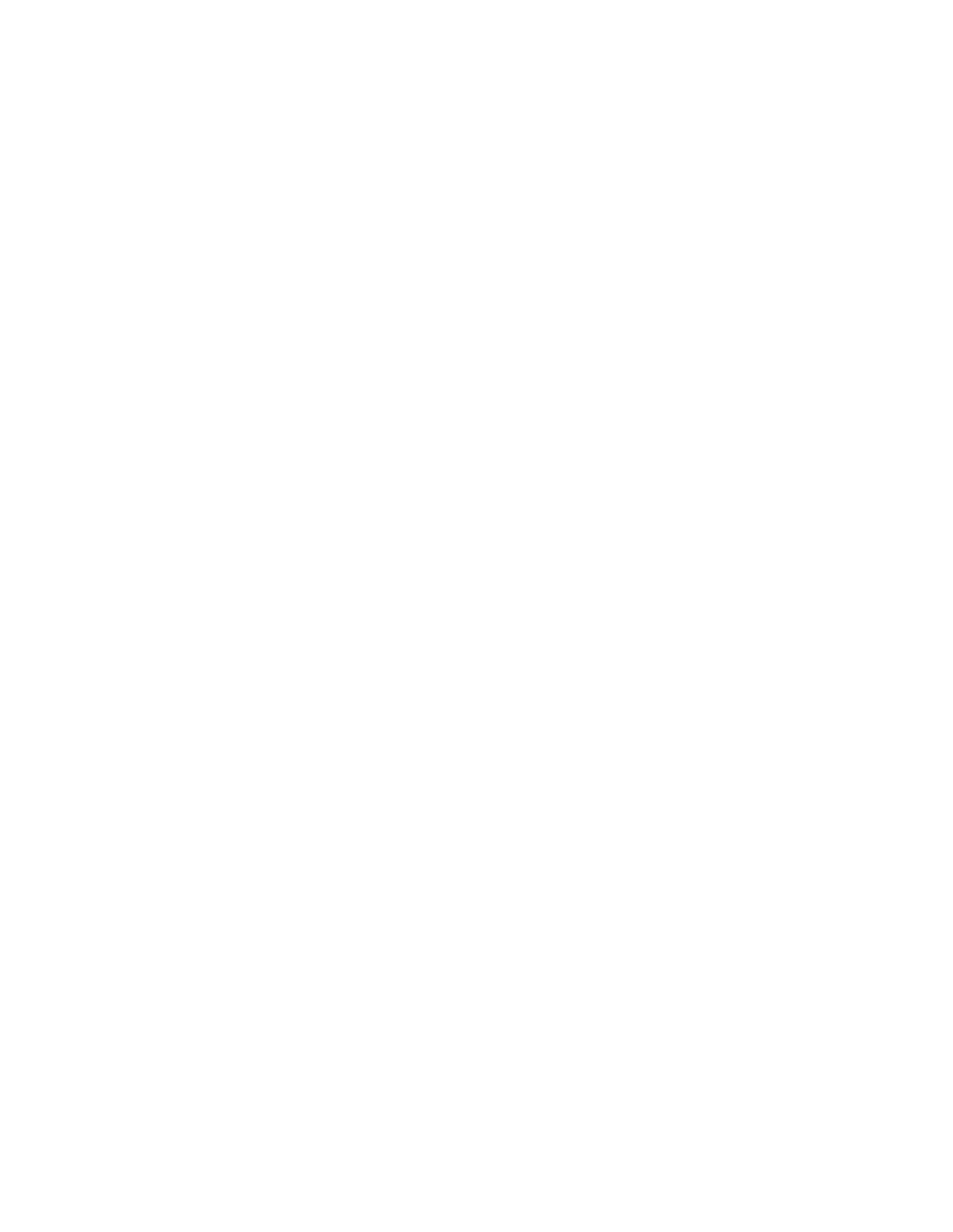# **ABC VISA INSTRUMENT DRIVER**

The VISA instrument driver supplied with the ABC Power Supply is provided to simplify programming with a VISA compatible GPIB controller. The latest driver can be downloaded from the Kepco website (http://www.kepcopower.com/drivers.htm). Included on the driver are:

- source code (C) for all VISA functions (kp\_ABC.c)
- a sample application of the VISA functions (written in C) which can be used to program one or more ABC power supplies using a virtual front panel observed on a computer monitor (ABC\_appl.c).

Since the software drivers supplied by Kepco are VISA compliant, they require the installation of the proper VISA driver from your GPIB card supplier. The Kepco website (http://www.kepcopower.com/drivers.htm) provides links to various vendor sites for these drivers.

### **1. VISA INSTRUMENT DRIVER FUNCTIONS**

Kepco's ABC VISA instrument driver provides programming support for Kepco's ABC Power Supply (VISA I/O). It contains functions for opening, configuring, taking measurements from, test, calibration and closing the instrument. To successfully use this module, the instrument must be connected to the GPIB and the GPIB address supplied to the initialize function must match the GPIB address of the instrument.

Table [1](#page-2-0) lists the functions that are available.

<span id="page-2-0"></span>

| Purpose                                                                                                                        | <b>Function Name</b>                                                                         | Description                                                                                                                                                                                                                                                                                                                                                                                                                                                                                                                                                                          |  |
|--------------------------------------------------------------------------------------------------------------------------------|----------------------------------------------------------------------------------------------|--------------------------------------------------------------------------------------------------------------------------------------------------------------------------------------------------------------------------------------------------------------------------------------------------------------------------------------------------------------------------------------------------------------------------------------------------------------------------------------------------------------------------------------------------------------------------------------|--|
| <b>INITIALIZE FUNCTION</b>                                                                                                     |                                                                                              |                                                                                                                                                                                                                                                                                                                                                                                                                                                                                                                                                                                      |  |
| Initialize                                                                                                                     | KpAbc_init                                                                                   | Initializes the instrument and sets it to a default configuration.                                                                                                                                                                                                                                                                                                                                                                                                                                                                                                                   |  |
|                                                                                                                                | other instrument driver functions to configure, start, and get readings from the instrument. | APPLICATION FUNCTIONS - This class of functions contains high-level test and measurement routines. These functions call                                                                                                                                                                                                                                                                                                                                                                                                                                                              |  |
| Set and Measure                                                                                                                | KpAbc ApplicSetMeas                                                                          | Used to either set and read back, or just read back the output voltage,<br>current and operating mode of the power supply                                                                                                                                                                                                                                                                                                                                                                                                                                                            |  |
| Get/Set Memory Value                                                                                                           | KpAbc_GetSetListValue                                                                        | This function can either get or set the values stored in any one of the 40<br>available memory locations. Six parameter values can be stored in any<br>one of the 40 locations: voltage level, current level, overvoltage level,<br>overcurrent level, duration of the setting (if used in a program) and next<br>memory address (if used in a program). Depending on the slide selec-<br>tion position, and the value of get/set switch, one of these values is<br>read or set. The values are checked against the maximum acceptable<br>values for the corresponding power supply. |  |
| <b>CONFIGURATION FUNCTIONS</b> - This class of functions configures the instrument by setting system configuration parameters. |                                                                                              |                                                                                                                                                                                                                                                                                                                                                                                                                                                                                                                                                                                      |  |
| Set Program Start<br>Address                                                                                                   | KpAbc SetStartAddr                                                                           | Sets the memory start address for the program chain. The program<br>chain can also be executed in local mode. The start memory address<br>range is from 1 to 40.                                                                                                                                                                                                                                                                                                                                                                                                                     |  |
| Get Program Start<br>Address                                                                                                   | KpAbc GetStartAddr                                                                           | Gets the memory start address for the program chain. The program<br>chain can also be executed in local mode. The start memory address<br>range is from 1 to 40.                                                                                                                                                                                                                                                                                                                                                                                                                     |  |
| Set Maximum Limit<br>Value                                                                                                     | KpAbc SetMaxLimValue                                                                         | Sets the temporary voltage limit or current limit of the power supply.<br>The limit reduces the output range of the power supply. For example,<br>the output voltage range of a 0 to 10V power supply can be limited to<br>the range of 0 to 5.25V by setting the voltage limit to 5.25V.                                                                                                                                                                                                                                                                                            |  |
| Get Minimum or Maxi-<br>mum Value                                                                                              | KpAbc GetMinMaxValue                                                                         | Gets the minimum or the maximum output voltage, output current,<br>overvoltage level, or overcurrent level of the power supply depending<br>on the min_max switch and slide selection position.                                                                                                                                                                                                                                                                                                                                                                                      |  |

### **TABLE 1. ABC VISA DRIVER FUNCTIONS**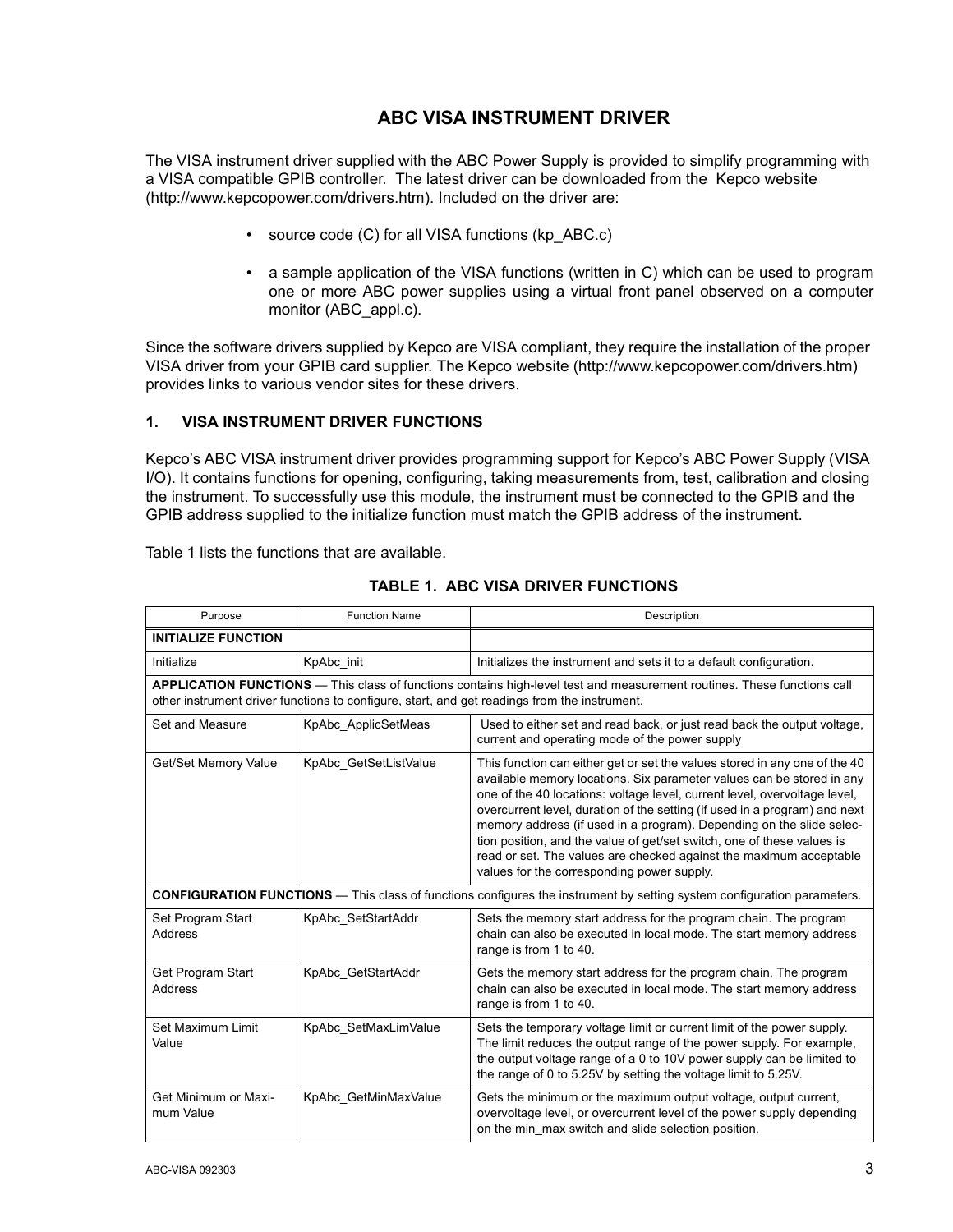# **TABLE 1. ABC VISA DRIVER FUNCTIONS (CONTINUED)**

| Purpose                                                                                   | <b>Function Name</b>                                        | Description                                                                                                                                                                                                                                                                         |  |  |  |
|-------------------------------------------------------------------------------------------|-------------------------------------------------------------|-------------------------------------------------------------------------------------------------------------------------------------------------------------------------------------------------------------------------------------------------------------------------------------|--|--|--|
| Set Trigger Voltage and<br>Current                                                        | KpAbc_SetTrig_Volt_Curr                                     | Sets the trigger voltage and trigger current at the same time                                                                                                                                                                                                                       |  |  |  |
| Set Trigger Value                                                                         | KpAbc_SetTrigValue                                          | Sets the trigger voltage or trigger current level, depending on the switch<br>position.                                                                                                                                                                                             |  |  |  |
| Get Trigger Value                                                                         | KpAbc_GetTrigValue                                          | Gets the trigger voltage or the trigger current level, depending on the<br>switch position.                                                                                                                                                                                         |  |  |  |
| Set Overvoltage and<br>Overcurrent                                                        | KpAbc Set OVvolt OVcurr                                     | Sets both the overvoltage and overcurrent values.                                                                                                                                                                                                                                   |  |  |  |
| Set Protection Delay                                                                      | KpAbc_setProtDelay                                          | Sets the protection delay: the delay between the moment the output<br>voltage and current are changed and the moment the overvoltage and<br>overcurrent protections are enabled.                                                                                                    |  |  |  |
| <b>Get Protection Delay</b>                                                               | KpAbc_getProtDelay                                          | Displays the protection delay count for the power supply. A count of 30<br>represent $\sim$ 1 second. The protection delay is the delay between the<br>moment the output voltage and current are changed and the moment<br>the overvoltage and overcurrent protections are enabled. |  |  |  |
|                                                                                           | the user to determine the current status of the instrument. | ACTION/STATUS FUNCTIONS - This class of functions executes commands and queries. It also provides functions which allow                                                                                                                                                             |  |  |  |
| Set Voltage and Current                                                                   | KpAbc_Set_Volt_Curr                                         | Sets the output voltage and current at the same time.                                                                                                                                                                                                                               |  |  |  |
| Set Value                                                                                 | KpAbc_SetValue                                              | Sets the output voltage, the output current, the overvoltage level, or the<br>overcurrent level of the power supply, depending on the slide selection<br>position. The values are checked against the maximum acceptable val-<br>ues for the corresponding power supply.            |  |  |  |
| Get Value                                                                                 | KpAbc_GetValue                                              | Gets the output voltage, the output current, the overvoltage level, or the<br>overcurrent level of the power supply depending on slide selection<br>position.                                                                                                                       |  |  |  |
| Trigger                                                                                   | KpAbc_Trig                                                  | Triggers the instrument once. The output will go to the trigger voltage<br>and current values.                                                                                                                                                                                      |  |  |  |
| Measure Output Value                                                                      | KpAbc_MeasValue                                             | Measures the value of output voltage or current depending on the<br>switch position.                                                                                                                                                                                                |  |  |  |
| <b>Get Source Mode</b>                                                                    | KpAbc_GetSourceMode                                         | Gets the operating mode of the power supply.                                                                                                                                                                                                                                        |  |  |  |
| Output On/Off                                                                             | KpAbc_OutputOnOff                                           | Sets the output on or off.                                                                                                                                                                                                                                                          |  |  |  |
| <b>Get Output Status</b>                                                                  | KpAbc getOutputState                                        | Returns the output status (on or off).                                                                                                                                                                                                                                              |  |  |  |
| <b>Get Protection Status</b>                                                              | KpAbc_getProtectionStatus                                   | Gets the status of overvoltage or overcurrent protection (triggered or<br>not triggered).                                                                                                                                                                                           |  |  |  |
| <b>Clear Protection</b>                                                                   | KpAbc_clearProtection                                       | Clears the overvoltage or overcurrent protection.                                                                                                                                                                                                                                   |  |  |  |
| Abort Measurement                                                                         | KpAbc_abortMeas                                             | Sends the abort command.                                                                                                                                                                                                                                                            |  |  |  |
| Beep                                                                                      | KpAbc_beep                                                  | The selected ABC power supply will emit a beep.                                                                                                                                                                                                                                     |  |  |  |
| <b>DATA FUNCTIONS</b> — This class of functions transfers data to or from the instrument. |                                                             |                                                                                                                                                                                                                                                                                     |  |  |  |
| Set Memory Index                                                                          | KpAbc_SetIndex                                              | Sets the index pointer to one of the 40 available memory locations The<br>subsequent memory value changes will affect the memory location<br>pointed to by the index pointer.                                                                                                       |  |  |  |
| Get Memory Index                                                                          | KpAbc_GetIndex                                              | Gets the value of the index pointer.                                                                                                                                                                                                                                                |  |  |  |
| Set Memory Value                                                                          | KpAbc SetListValue                                          | Depending on the slide selection position, this function sets the value of<br>the specified parameter (voltage level, current level, overvoltage level,<br>overcurrent level, time value, next memory address value) for the<br>memory location pointed to by the index pointer.    |  |  |  |
| Get Memory Value                                                                          | KpAbc_GetListValue                                          | Depending on the slide selection position, this function gets the value<br>of the specified parameter (voltage level, current level, overvoltage<br>level, overcurrent level, time value, next memory address value) for the<br>memory location pointed to by the index pointer.    |  |  |  |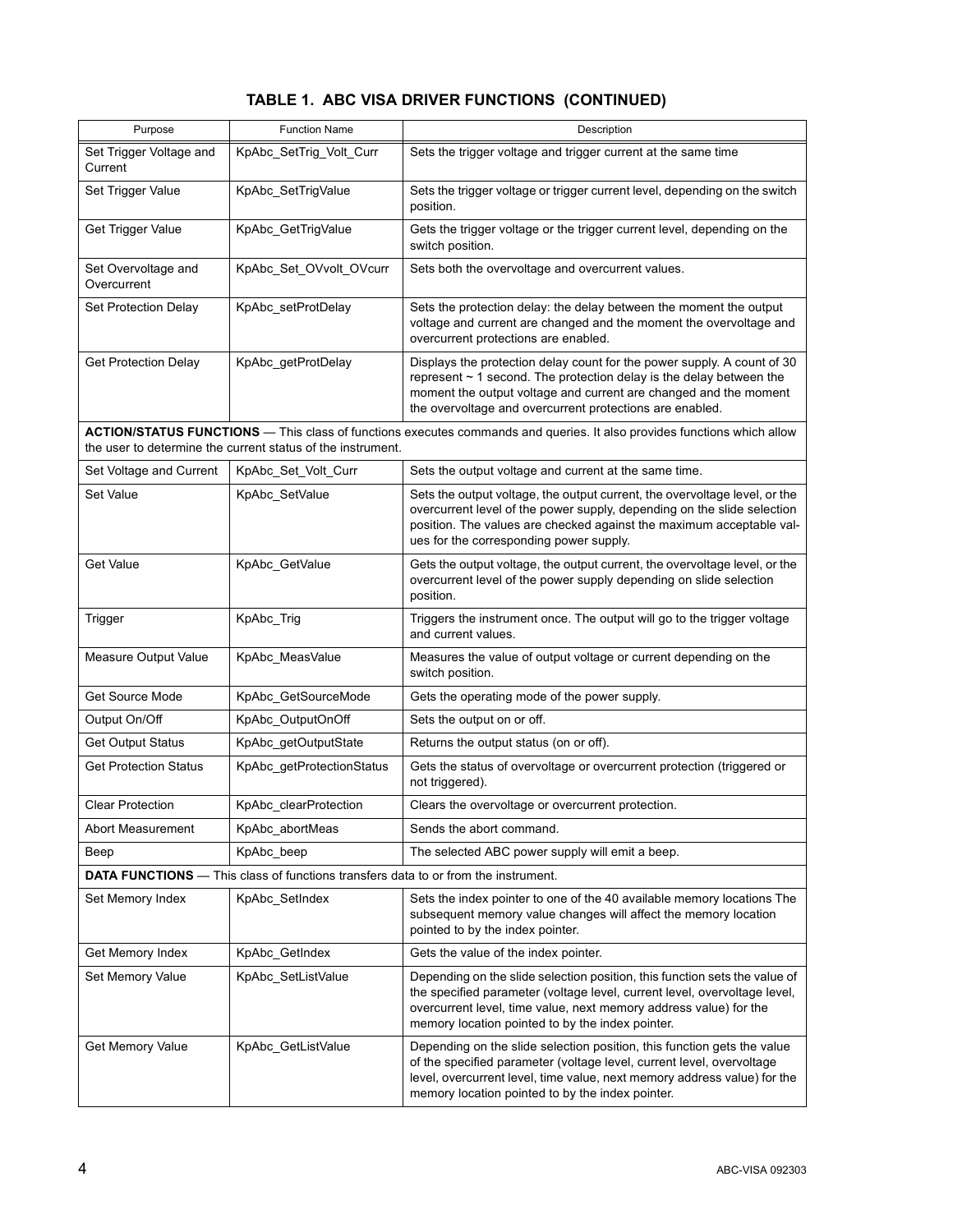|  |  |  |  | TABLE 1. ABC VISA DRIVER FUNCTIONS (CONTINUED) |
|--|--|--|--|------------------------------------------------|
|--|--|--|--|------------------------------------------------|

| Purpose                      | <b>Function Name</b>   | Description                                                                                                                                                                                                                                                                                                                                                                                                                                                                                                                                                                                        |
|------------------------------|------------------------|----------------------------------------------------------------------------------------------------------------------------------------------------------------------------------------------------------------------------------------------------------------------------------------------------------------------------------------------------------------------------------------------------------------------------------------------------------------------------------------------------------------------------------------------------------------------------------------------------|
| Save/Recall Settings         | KpAbc_SaveRecSet       | Saves the current settings to the selected memory location or restores<br>previously stored settings from a memory location. The memory loca-<br>tion range is from 1 to 40.                                                                                                                                                                                                                                                                                                                                                                                                                       |
| instrument parameters.       |                        | UTILITY FUNCTIONS - This class of functions provides lower level functions to communicate with the instrument and to change                                                                                                                                                                                                                                                                                                                                                                                                                                                                        |
| <b>Identify Power Supply</b> | KpAbc_identify         | Returns the full message returned by the power supply to the *IDN?<br>query. This message contains four fields: manufacturer, power supply<br>type, serial number and firmware version.                                                                                                                                                                                                                                                                                                                                                                                                            |
| <b>Revision Query</b>        | KpAbc_RevisionQuery    | Returns the revision numbers of the instrument driver and instrument<br>firmware version from the *idn? query. This instrument driver's Revision<br>Number is "Rev 1.0, 9/95, CVI 3.1" and the ABC firmware version is<br>Firmware Version "1.0". This data is necessary when requesting techni-<br>cal support.                                                                                                                                                                                                                                                                                   |
| <b>Model Query</b>           | KpAbc_ModelQuery       | Return the model number of the ABC power supply.                                                                                                                                                                                                                                                                                                                                                                                                                                                                                                                                                   |
| Serial Number Query          | KpAbc_SerialnQuery     | Returns the serial number of the ABC power supply. The serial number<br>is extracted from the answer to the *idn? query.                                                                                                                                                                                                                                                                                                                                                                                                                                                                           |
| Query SCPI Version           | KpAbc_GetScpiVersion   | Returns the power supply answer to the Query SCPI Version com-<br>mand. Checks the Standard Commands for Programmable Instru-<br>ments (SCPI) language version.                                                                                                                                                                                                                                                                                                                                                                                                                                    |
| Set/Reset Keypad Lock        | KpAbc_setResetKeybLock | Locks or unlocks keypad operation. Used to prevent changing the set-<br>tings of the power supply from the local keypad.                                                                                                                                                                                                                                                                                                                                                                                                                                                                           |
| <b>Keypad Lock Status</b>    | KpAbc keybLockStat     | Return the status of the local keypad access: 0 if local access enabled;<br>1 if local access is disabled.                                                                                                                                                                                                                                                                                                                                                                                                                                                                                         |
| Display Text                 | KpAbc_display          | Configures the front panel display of the instrument. In normal mode<br>the values measured at the output of the power supply are displayed.<br>In text mode a user defined string can be displayed on the second row<br>of the display.                                                                                                                                                                                                                                                                                                                                                           |
| Get Display Text             | KpAbc_getDisplay       | Gets the string which is displayed on the second line of the display.                                                                                                                                                                                                                                                                                                                                                                                                                                                                                                                              |
| Get Display Contrast         | KpAbc_getContrast      | Gets the contrast value of the front panel display of the instrument<br>(between 0.1 and 0.9).                                                                                                                                                                                                                                                                                                                                                                                                                                                                                                     |
| Set Display Contrast         | KpAbc_setContrast      | Configures the contrast of front panel display of the instrument (value<br>between 0.1 and 0.9).                                                                                                                                                                                                                                                                                                                                                                                                                                                                                                   |
| Write To Instrument          | KpAbc_writeInstrData   | This function writes commands and queries to the instrument to modify<br>parameters and query device settings.                                                                                                                                                                                                                                                                                                                                                                                                                                                                                     |
| Read Instrument Data         | KpAbc_readInstrData    | This function reads data from the instrument's output buffer and returns<br>it to the specified variable in memory. Because the instrument may<br>return both numeric and text data in response to queries, this function<br>returns the data in string format. NOTE: If valid data is not available at<br>the instrument's output buffer when this function is called, the instru-<br>ment will hang up and the function will not return until it times out. If the<br>time-out is disabled, this function will hang indefinitely and it may be<br>necessary to reboot the computer to break out. |
| Reset                        | KpAbc_psReset          | Resets the instrument to a known state and sends initialization com-<br>mands to the instrument.                                                                                                                                                                                                                                                                                                                                                                                                                                                                                                   |
| Self-Test                    | KpAbc selfTest         | Runs the instrument's self test routine and returns the test result(s).                                                                                                                                                                                                                                                                                                                                                                                                                                                                                                                            |
| Error-Query                  | KpAbc_errorQuery       | Reads an error code from the instrument's error queue.                                                                                                                                                                                                                                                                                                                                                                                                                                                                                                                                             |
| Error Message                | KpAbc_errorMessage     | Takes the Status Code returned by the instrument driver functions,<br>interprets it and returns it as a user readable string.                                                                                                                                                                                                                                                                                                                                                                                                                                                                      |
| Calibration Status On/Off    | KpAbc_CalStatus        | Used to enter or exit the calibration state. To enter the calibration state<br>a 4 digits password is required. When the instrument is shipped from<br>the factory the calibration password is the 4 digit model number. The<br>password protects the instrument against unauthorized calibrations.                                                                                                                                                                                                                                                                                                |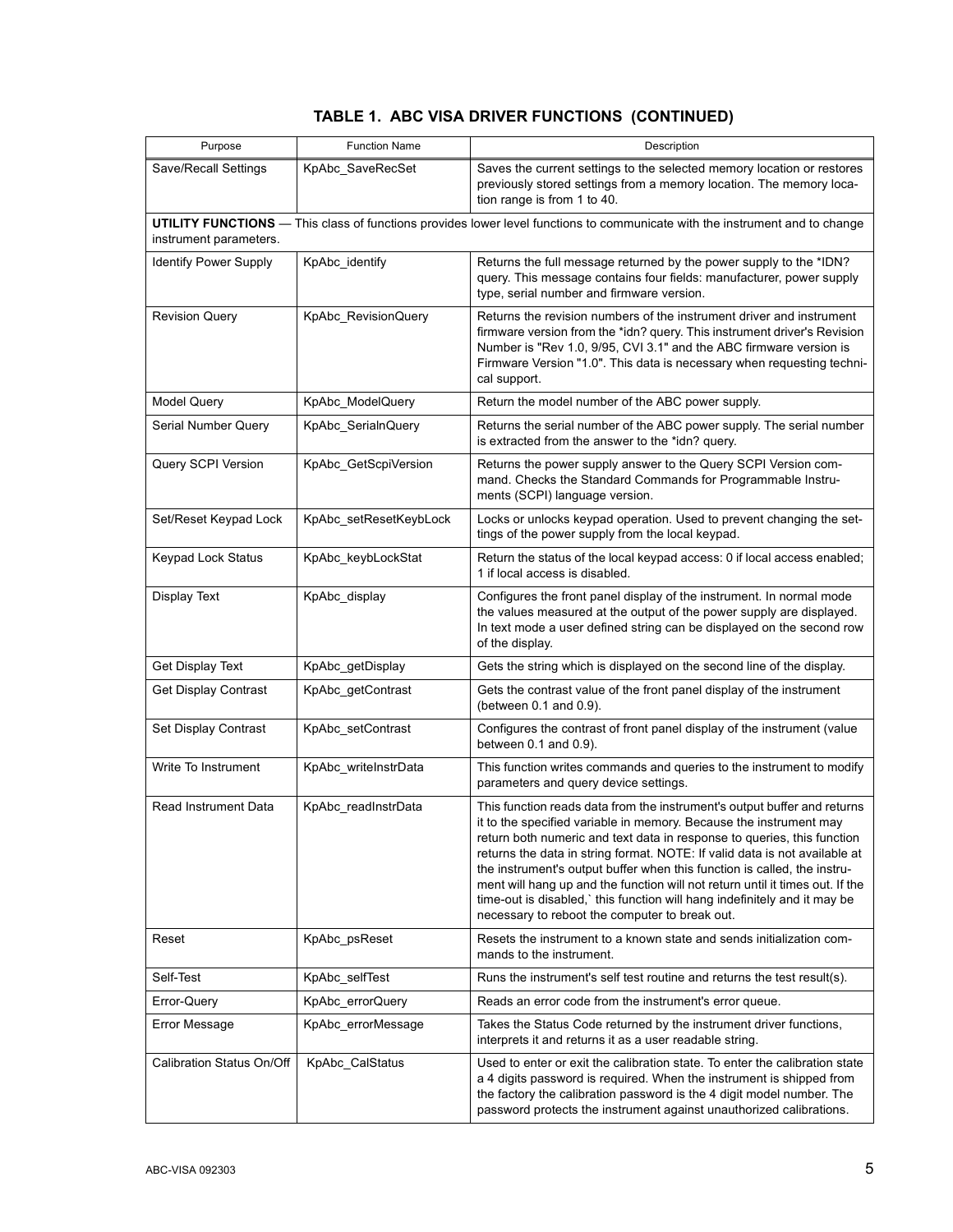| Purpose                   | <b>Function Name</b> | Description                                                                                                                                                                                                                                                                                                                                                                                                                                                        |
|---------------------------|----------------------|--------------------------------------------------------------------------------------------------------------------------------------------------------------------------------------------------------------------------------------------------------------------------------------------------------------------------------------------------------------------------------------------------------------------------------------------------------------------|
| <b>Calibration Mode</b>   | KpAbc CalMode        | Allows the user to select the calibration mode (either voltage or current<br>calibration) and also allows selection of 0 (min) or full scale (max) cali-<br>bration.                                                                                                                                                                                                                                                                                               |
| <b>Calibration DigPot</b> | KpAbc CalDigPot      | Allows a more accurate full scale calibration in both voltage or current<br>mode. Moving the digital potentiometer allows the user to approach the<br>nominal full scale value of the corresponding power supply. This is a<br>coarse adjustment for the full scale value which must be followed by a<br>fine adjustment done with the Calibration Output function.                                                                                                |
| <b>Calibration Output</b> | KpAbc CalOutput      | Allows the user to perform the power supply calibration in both voltage<br>or current mode. By moving the digital to analog converter the number<br>of LSB's specified in the repeat count, the user can approach the 0 or<br>full scale value of the corresponding power supply. This is a fine adjust-<br>ment for the 0 or full scale value. The user can specify a repeat count<br>between 1 and 9 in order to avoid having to repeat sending the com-<br>mand |
| <b>Calibration Zero</b>   | KpAbc CalZero        | Used to zero the output of the power supply before switching from volt-<br>age calibration to current calibration (to allow a calibration resistor to be<br>connected between the power supply output terminals.                                                                                                                                                                                                                                                   |
| <b>Calibration Save</b>   | KpAbc CalSave        | Stores the calibration results in the nonvolatile calibration memory of<br>the instrument.                                                                                                                                                                                                                                                                                                                                                                         |
| Security Code             | KpAbc CalCode        | Allows the user to change the password to prevent accidental or unau-<br>thorized calibrations of the instrument. The password is stored in non-<br>volatile memory, and does not change when power has been off or<br>after a reset. To change the password, the instrument must already be<br>in calibration status, ensuring that the user knows the current pass-<br>word. If the password is lost, call the factory for support.                              |
| Close                     | KpAbc close          | This function takes the instrument off-line.                                                                                                                                                                                                                                                                                                                                                                                                                       |

# **TABLE 1. ABC VISA DRIVER FUNCTIONS (CONTINUED)**

## **2. DEMONSTRATION PROGRAM USING THE VISA DRIVER**

The demonstration program is intended to illustrate the use of the VISA functions included with the ABC power supply. The program can be used as is, or used as a starting point for a custom user-designed program. The source file (kp\_appl.c) is included on the VISA driver diskette. The demonstration program is installed under Windows by running SETUP.EXE. The program can be used to program and view the virtual front panels of up to 10 ABC Power Supplies. After the program is installed, double click on kepcoabc.exe to run the program.

After the program is installed, double click on ABCCTRL.exe to run the program.When the GPIB Setup window opens, enter the GPIB address of the ABC power supply to connect to the VISA interface. If the power supply type is correct, the Continue button will open the Main Panel (Figure [2\)](#page-6-0).



**FIGURE 1. GPIB SETUP WINDOW**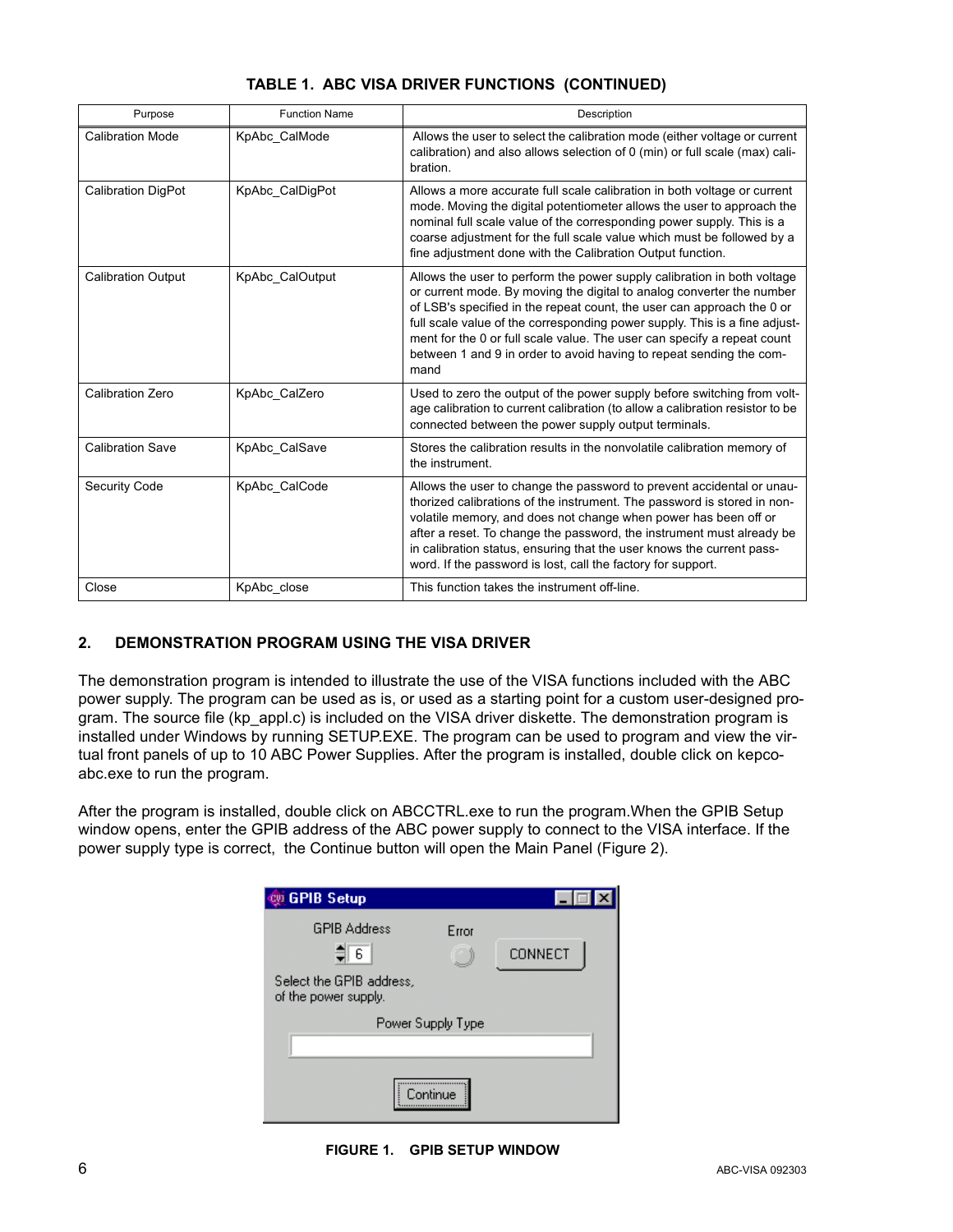



#### **FIGURE 2. ABC VISA APPLICATION, VIRTUAL PANEL PLUS SPECIAL FUNCTION WINDOWS**

<span id="page-6-0"></span>The virtual front panel can show all power supply parameters simultaneously, without the having to execute local controls and read the corresponding display. The virtual panel is a real-time display of output values and programmed parameters. All local functions are also available from the virtual panel. The virtual panel is shown at the upper left of Figure [2](#page-6-0); additional windows for Protections, Limits, Program Memories (below the panel), Edit Program Memory, Program, Display Change, and Display message (To the right of the panel) are also illustrated.

At the top of the panel, the Mode indicators light to indicate whether the power supply is operating in either **CV** (constant voltage) or **CC** (constant current) mode. At the top left and right are analog meters that read actual output voltage and current; a **Display** window at the center provides a more precise digital readout of actual output voltage and current. Above the display window, between the two analog meters, is the **Output** button which either applies the programmed settings to the output terminals (ON) or keeps the output voltage and current at zero (OFF). Indicators on either side of the digital display window, **V limit** and **C limit**, light (red) if the programmed voltage or current limit is exceeded. The **Set Voltage** and **Set Current** windows are adjacent to the limit indicators. Displayed settings can be changed either by clicking on the arrows to the left of the display window, or by using the mouse to highlight the setting, then typing in the new value.

Additional features can be accessed by twelve buttons arranged in two rows of six at the bottom of the panel. The **Beep** button causes the selected power supply to beep. The **Protection** button opens the **Protection** window that shows the overvoltage, overcurrent and protection delay settings, the **OV/OC Protec-**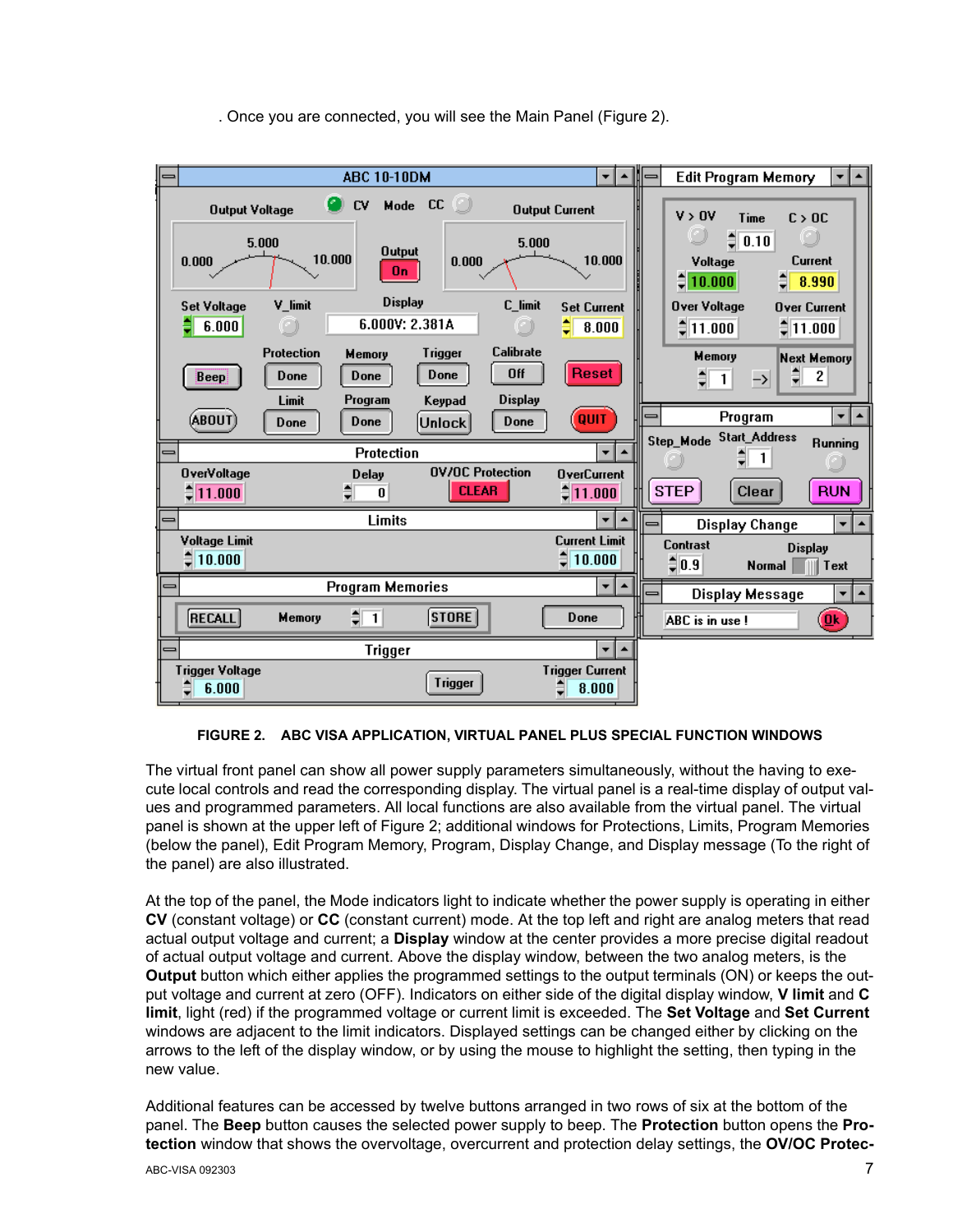**tion CLEAR** button resets the overvoltage and overcurrent protection if it has tripped (voltage and current are reset to the programmed values in effect when protection tripped). The **Memory** button opens the **Program Memories** window that allows the active values for output current and voltage, and programmed settings for overvoltage and overcurrent protection to be stored in one of the 40 available memory locations, or be recalled from a previously stored location. The **Trigger** button opens the Trigger window which allows trigger voltage and current values to be set; the **Trigger** button within the Trigger window causes the power supply output to be programmed to the settings of trigger voltage and current. The **Calibrate** button is used to recalibrate the unit (see Section 4 of the Technical Manual). The **Reset** button resets the unit to the power on defaults: output voltage and current set to zero, overvoltage and overcurrent set to approximately 10% above rated maximum.

The **ABOUT** button displays the model, serial number and firmware version number. The **Limit** button opens the **Limits** window that reveals the Voltage and Current Limit settings. The **Program** button opens two windows used to control local programming. The **Edit Program Memory** window is used to view or change any of the six stored parameters for the memory location selected by the Memory window. The **V > OV** and **C > OC** indicators light (red) if the **Edit Program** values for voltage or current exceed the **Edit Program** values for Overvoltage or Overcurrent. The **Program** Window is used to execute the local program established by the **Edit Program** Window. The **Step** button executes one memory location at a time, starting at the **Start Address**; the **Step Mode** indicator lights after the first step is executed. As each step is executed, the corresponding values for each parameter are displayed in the **Edit Program Memory** window. The **Run** button causes the program to be executed starting at the location in the **Start Address** display window; the **Running** indicator lights (green) while the program is running. The **Clear** button stops a program that is running.

The **Keypad** button either enables (UNLOCK) or disables (LOCK) the local keypad of the selected ABC power supply. The **Display** button opens the **Display Change** window which allows adjustment of the local LCD contrast, and selection of Normal/Text mode for the LCD. In Normal mode, the bottom line of the local LCD displays output voltage and current. In Text mode, the text typed in the **Display Message** window is displayed on the bottom line of the LCD. The **QUIT** button is used to exit the sample VISA application.

# **WARNING:**

**Once the program is started, actual values of output current and voltage are displayed. If you exit the program while the power supply is still on, the programmed settings in effect at that time are maintained after exiting the program.**